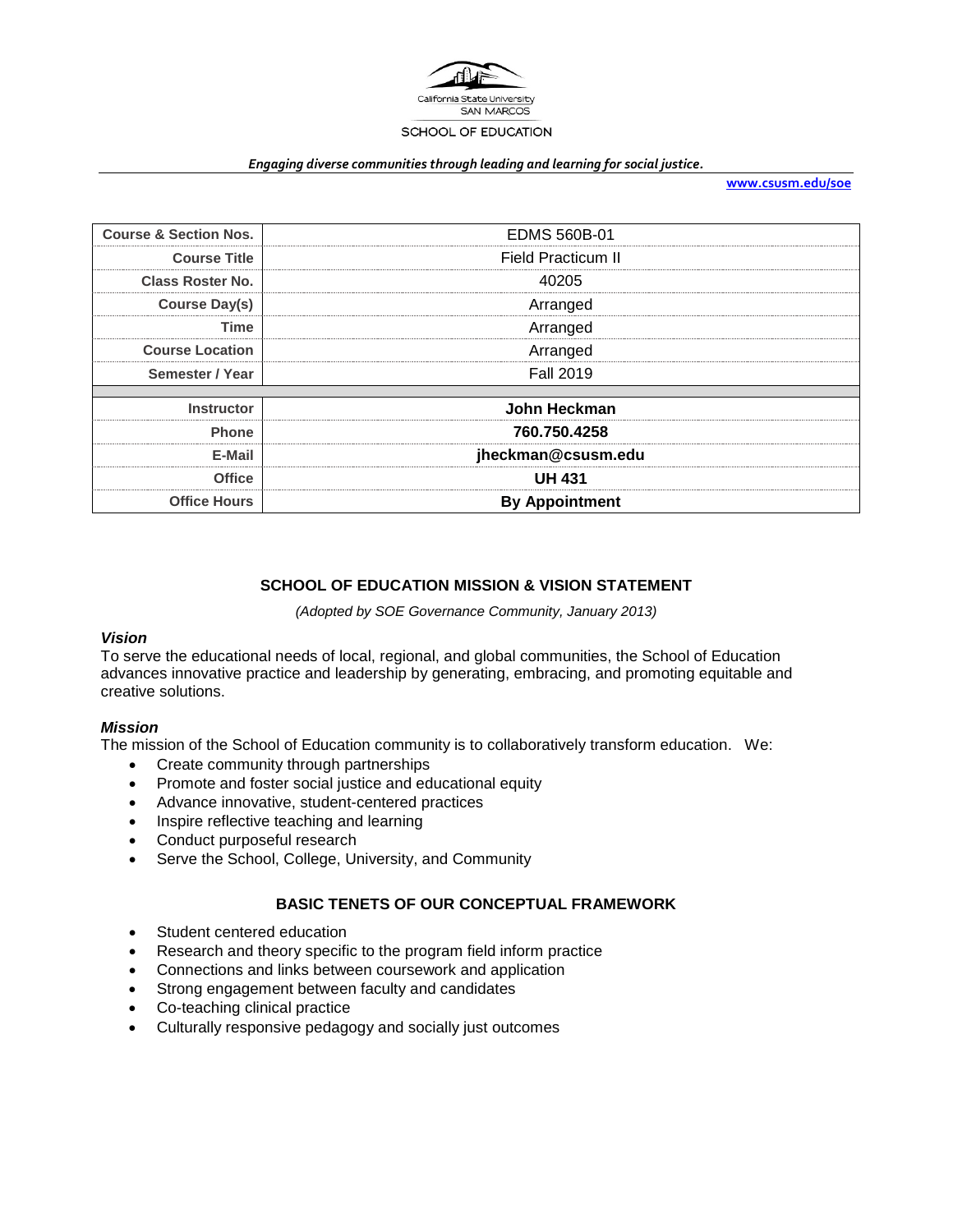### **COURSE DESCRIPTION**

Integrated Credential Program (ICP) teacher candidates are undergraduate students who are concurrently taking their professional preparation coursework and their academic preparation. This experience puts the theory of their coursework into classroom practice. The field practicum experience occurs twice in the ICP program – in semesters 2 and 4, preceding the clinical practice experience in semester 5. They are expected to complete 96 hours during the semester. They will be required to develop and teach three appropriate lesson plans during the practicum. *Graded Credit/No Credit.* 

## **FIELD PRACTICUM STUDENT LEARNING OUTCOMES**

### **Candidates will:**

- Maintain a teaching resource file of ideas and materials obtained during the experience (which has already been started in the Literacy course).
- Participate in meetings and duties with cooperating teachers as time allows.
- Tutor one or two students under the direction of the cooperating teacher. Additionally, support student learning by engaging in small group instruction under the direction of the cooperating teacher.
- Take over the regular morning routine as part of instruction. **Plan and teach at least three standards-based lessons u**nder the direction of the cooperating teacher. If possible, teach the lessons in three different curriculum areas. Lesson plans and written feedback from the cooperating teacher are required.
- Conference with the cooperating teacher on issues of planning. Discuss daily, weekly and yearly plans
- Spend at least two hours shadowing one or more staff members.

### **REQUIRED TEXTS, MATERIALS AND ACCOUNTS**

Because this is a supervised field practicum experience, the materials for this class include the *Field Practicum Preference Form*, the *Letter to the Cooperating Teacher*, *Expectations for Practicum I and II, Field Practicum Reminder, Field Practicum Attendance Record Form* and the *Field Practicum Evaluation Form* that may be found on the Teacher Credential Programs website under Programs Offered. Additional materials on the website may be found at: [http://www.csusm.edu/education/ICP/ICPfieldpracticum.html.](http://www.csusm.edu/education/ICP/ICPfieldpracticum.html)

### **TaskStream Account**

The School of Education uses TaskStream to manage candidates' TPE and disposition assessments. Candidates must be enrolled in TaskStream during the Clinical Practice. Enrollment fees are paid by going to [www.taskstream.com](http://www.taskstrem.com/) and registering for at least one year. After enrolling, to access the Multiple Subject Program, from your home page, find the Self-Enrollment area and click the *Enter Code* button. Then, enter *msicptc* as the program code. If this is the correct program, click the *Enroll* button. The program now will show up on your TaskStream home page when you log in. Be sure to remember your enrollment name and password.

### **COURSE LEARNING OUTCOMES**

Observations by the school-based cooperating teacher of the field practicum performance objectives.

Submission of end-of-semester packet including three lesson plans with written feedback from cooperating teacher.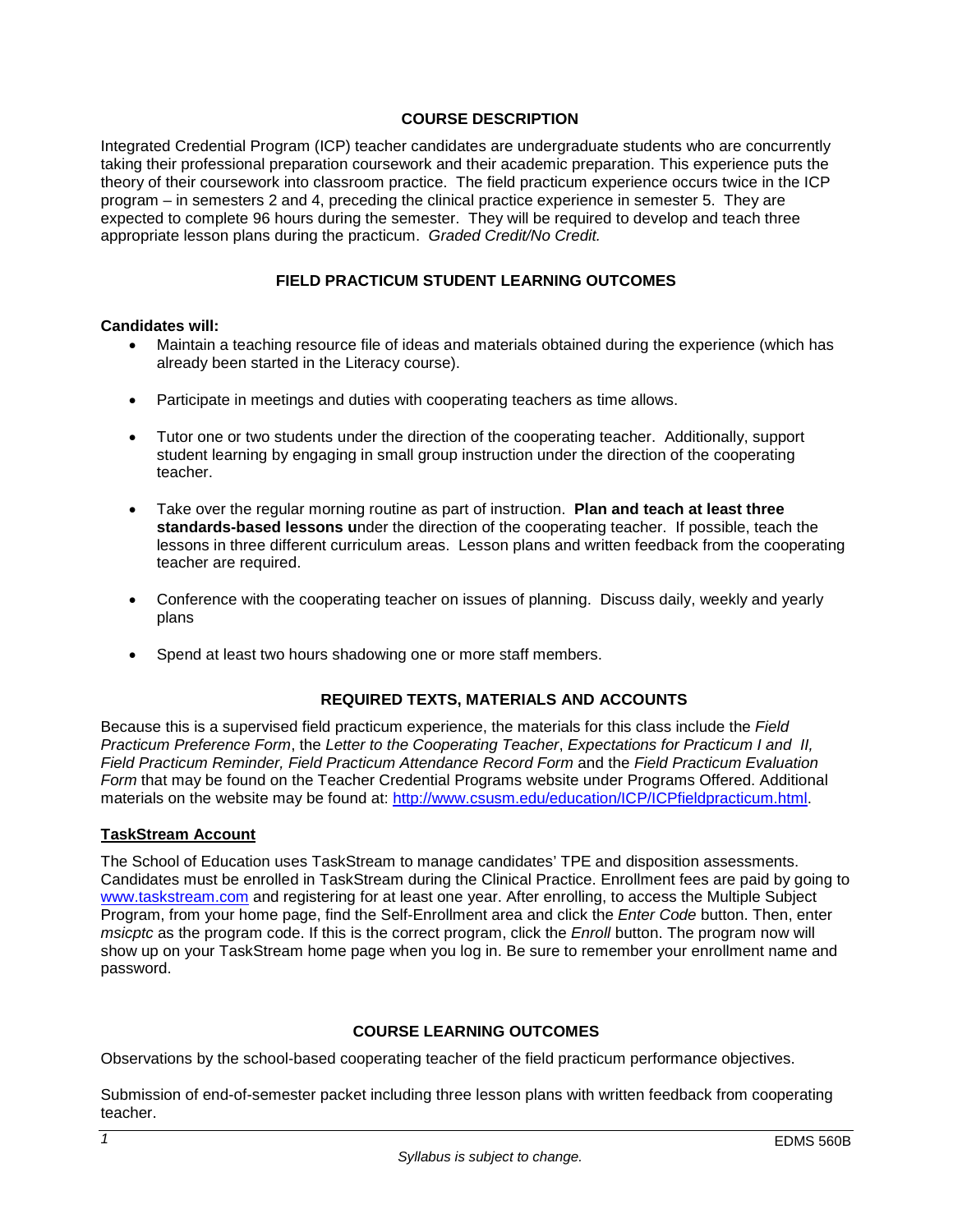Completion of the Integrated Credential Program Teacher Candidate Evaluation, both mid-term and end-ofsemester, with signatures of the ICP Teacher Candidate, the Site Supervisor and the Cooperating Teacher.

## **Expected Dispositions for the Education Profession**

Education is a profession that has, at its core, certain dispositional attributes that must be acquired and developed. Teaching and working with learners of all ages requires not only specific content knowledge and pedagogical skills, but positive attitudes about multiple dimensions of the profession. The School of Education has identified six dispositions that must be evident in teacher candidates: social justice and equity, collaboration, critical thinking, professional ethics, reflective teaching and learning, and life-long learning. These dispositions have observable actions that will be assessed throughout the preparation program. For each dispositional element, there are three levels of performance - unacceptable, initial target, and advanced target. The description and rubric for the three levels of performance offer measurable behaviors and examples.

The assessment is designed to provide candidates with ongoing feedback for their growth in professional dispositions and includes a self-assessment by the candidate. The dispositions and rubric are presented, explained and assessed in one or more designated courses in each program as well as in clinical practice. Based upon assessment feedback candidates will compose a reflection that becomes part of the candidate's Teaching Performance Expectation portfolio. Candidates are expected to meet the level of initial target during the program.

## **COURSE REQUIREMENTS AND GRADED COURSE COMPONENTS**

### **Candidates will:**

- Assess and instruct elementary school age students of various cultural and linguistic backgrounds in elementary school classroom
- Demonstrate successful performance of the Teacher Performance Expectations as assessed using the *Assessment of Teacher Performance Expectations Multiple Subject Credential* form
- Demonstrate successful performance of the Professional Dispositions as assessed using the *Multiple Subject Professional Dispositions Rubric*

## **Grading Standards**

A grade of CREDIT (CR) or NO CREDIT (NC) will be assigned for the field practicum experience.

## **Final Exam Statement**

No final exam.

## **School of Education/Course Attendance Policy**

Due to the dynamic and interactive nature of courses in the School of Education, all candidates (course participants) are expected to attend all classes and participate actively. At a minimum, candidates (course participants) must attend more than 80% of class time, or s/he may not receive a passing grade for the course at the discretion of the instructor. Individual instructors may adopt more stringent attendance requirements. Should the candidate (course participants) have extenuating circumstances, s/he should contact the instructor as soon as possible. *(Adopted by the COE Governance Community, December, 1997).*

## **GENERAL CONSIDERATIONS**

## **CSUSM Academic Honesty Policy**

Students will be expected to adhere to standards of academic honesty and integrity, as outlined in the Student Academic Honesty Policy. All assignments must be original work, clear and error-free. All ideas/material that are borrowed from other sources must have appropriate references to the original sources. Any quoted material should give credit to the source and be punctuated accordingly.